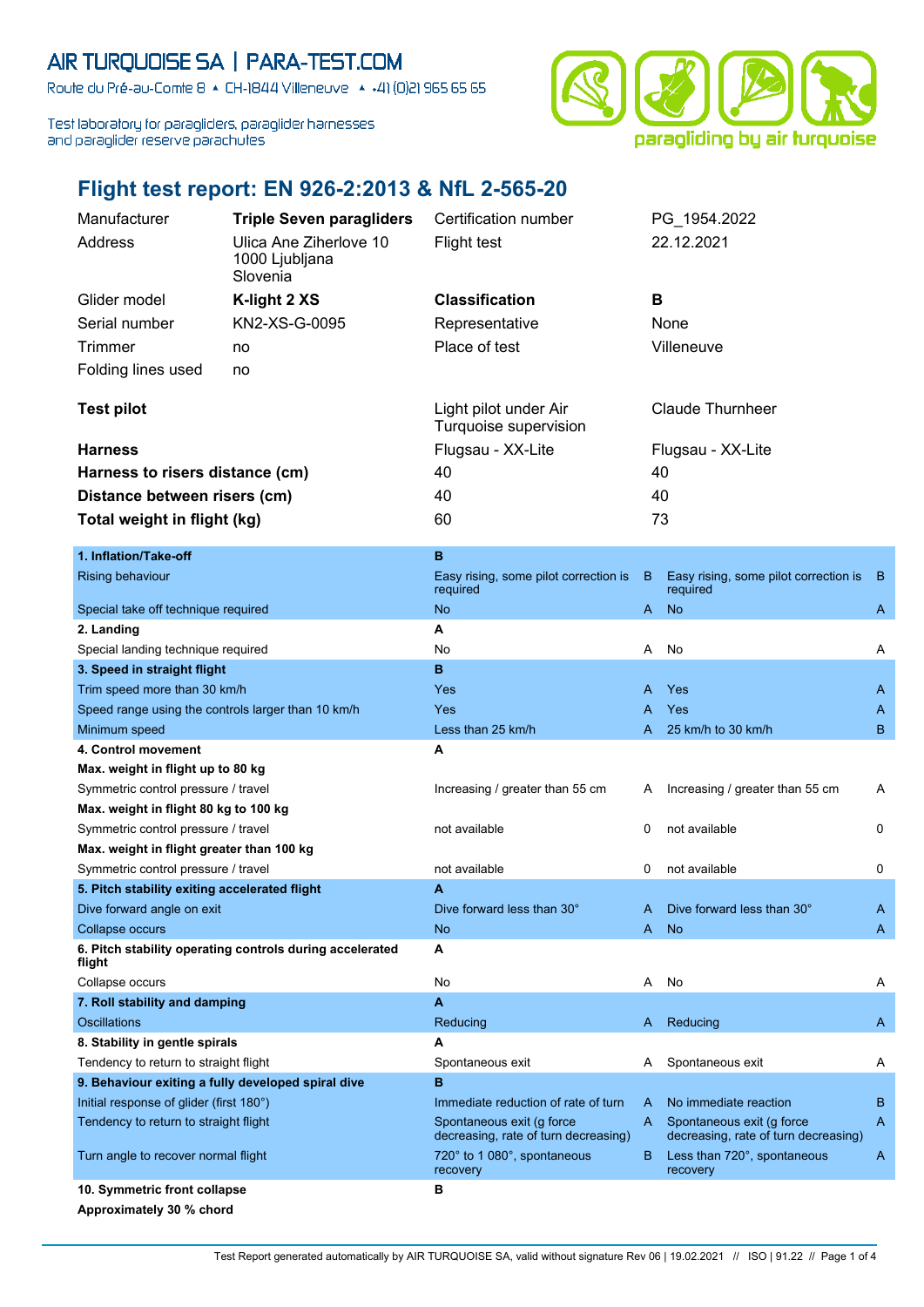| Entry                                                                                                    | Rocking back less than 45°                                                          | Α | Rocking back less than 45°                                                          | Α |
|----------------------------------------------------------------------------------------------------------|-------------------------------------------------------------------------------------|---|-------------------------------------------------------------------------------------|---|
| Recovery                                                                                                 | Spontaneous in less than 3 s                                                        | A | Spontaneous in less than 3 s                                                        | A |
| Dive forward angle on exit Change of course                                                              | Dive forward 0° to 30° Keeping<br>course                                            | A | Dive forward 0° to 30° Keeping<br>course                                            | Α |
| Cascade occurs                                                                                           | No                                                                                  | A | No                                                                                  | A |
| Folding lines used                                                                                       | No                                                                                  | A | No                                                                                  | Α |
| At least 50% chord                                                                                       |                                                                                     |   |                                                                                     |   |
| Entry                                                                                                    | Rocking back less than 45°                                                          | A | Rocking back less than 45°                                                          | A |
| Recovery                                                                                                 | Spontaneous in 3 s to 5 s                                                           | в | Spontaneous in less than 3 s                                                        | Α |
| Dive forward angle on exit / Change of course                                                            | Dive forward 0° to 30° / Keeping<br>course                                          | A | Dive forward 0° to 30° / Keeping<br>course                                          | Α |
| Cascade occurs                                                                                           | No                                                                                  | A | No                                                                                  | Α |
| Folding lines used                                                                                       | No                                                                                  | A | No                                                                                  | Α |
| With accelerator                                                                                         |                                                                                     |   |                                                                                     |   |
| Entry                                                                                                    | Rocking back less than 45°                                                          | A | Rocking back less than 45°                                                          | Α |
| Recovery                                                                                                 | Spontaneous in less than 3 s                                                        | A | Spontaneous in less than 3 s                                                        | Α |
| Dive forward angle on exit / Change of course                                                            | Dive forward 0° to 30° / Keeping<br>course                                          | A | Dive forward 0° to 30° / Keeping<br>course                                          | Α |
| Cascade occurs                                                                                           | No                                                                                  | A | No                                                                                  | Α |
| Folding lines used                                                                                       | No                                                                                  | A | No                                                                                  | Α |
| 11. Exiting deep stall (parachutal stall)                                                                | A                                                                                   |   |                                                                                     |   |
| Deep stall achieved                                                                                      | Yes                                                                                 | A | Yes                                                                                 | A |
| Recovery                                                                                                 | Spontaneous in less than 3 s                                                        | A | Spontaneous in less than 3 s                                                        | A |
| Dive forward angle on exit                                                                               | Dive forward 0° to 30°                                                              | A | Dive forward 0° to 30°                                                              | A |
| Change of course                                                                                         | Changing course less than 45°                                                       | A | Changing course less than 45°                                                       | A |
| Cascade occurs                                                                                           | <b>No</b>                                                                           | A | <b>No</b>                                                                           | A |
| 12. High angle of attack recovery                                                                        | A                                                                                   |   |                                                                                     |   |
| Recovery                                                                                                 | Spontaneous in less than 3 s                                                        | A | Spontaneous in less than 3 s                                                        | A |
| Cascade occurs                                                                                           | No                                                                                  | A | No                                                                                  | Α |
| 13. Recovery from a developed full stall                                                                 | A                                                                                   |   |                                                                                     |   |
| Dive forward angle on exit                                                                               | Dive forward 0° to 30°                                                              | A | Dive forward 0° to 30°                                                              | A |
| Collapse                                                                                                 | No collapse                                                                         | A | No collapse                                                                         | A |
| Cascade occurs (other than collapses)                                                                    | No                                                                                  | A | No                                                                                  | A |
| Rocking back                                                                                             | Less than 45°                                                                       | A | Less than $45^\circ$                                                                | Α |
|                                                                                                          |                                                                                     |   |                                                                                     |   |
| Line tension                                                                                             | Most lines tight<br>в                                                               | A | Most lines tight                                                                    | Α |
| 14. Asymmetric collapse                                                                                  |                                                                                     |   |                                                                                     |   |
| Small asymmetric collapse<br>Change of course until re-inflation / Maximum dive forward or<br>roll angle | Less than 90° / Dive or roll angle<br>$0^\circ$ to 15 $^\circ$                      |   | A Less than 90° / Dive or roll angle<br>15 $^{\circ}$ to 45 $^{\circ}$              | A |
| Re-inflation behaviour                                                                                   | Spontaneous re-inflation                                                            | A | Spontaneous re-inflation                                                            | A |
|                                                                                                          | Less than $360^\circ$                                                               | A | Less than $360^\circ$                                                               | Α |
| Total change of course                                                                                   |                                                                                     | A |                                                                                     | Α |
| Collapse on the opposite side occurs                                                                     | No (or only a small number of<br>collapsed cells with a spontaneous<br>reinflation) |   | No (or only a small number of<br>collapsed cells with a spontaneous<br>reinflation) |   |
| Twist occurs                                                                                             | No                                                                                  | A | No                                                                                  | Α |
| Cascade occurs                                                                                           | No                                                                                  | A | No                                                                                  | Α |
| Folding lines used                                                                                       | No                                                                                  | A | No                                                                                  | A |
| Large asymmetric collapse                                                                                |                                                                                     |   |                                                                                     |   |
| Change of course until re-inflation / Maximum dive forward or<br>roll angle                              | 90° to 180° / Dive or roll angle<br>15 $^{\circ}$ to 45 $^{\circ}$                  | B | 90° to 180° / Dive or roll angle<br>15 $^{\circ}$ to 45 $^{\circ}$                  | В |
| Re-inflation behaviour                                                                                   | Spontaneous re-inflation                                                            | A | Spontaneous re-inflation                                                            | Α |
| Total change of course                                                                                   | Less than $360^\circ$                                                               | A | Less than 360°                                                                      | Α |
| Collapse on the opposite side occurs                                                                     | No (or only a small number of<br>collapsed cells with a spontaneous<br>reinflation) | A | No (or only a small number of<br>collapsed cells with a spontaneous<br>reinflation) | Α |
| Twist occurs                                                                                             | No                                                                                  | A | No                                                                                  | A |
| Cascade occurs                                                                                           | No                                                                                  | A | No                                                                                  | Α |
| Folding lines used                                                                                       | No                                                                                  | A | No                                                                                  | A |
| Small asymmetric collapse with fully activated accelerator                                               |                                                                                     |   |                                                                                     |   |
| Change of course until re-inflation / Maximum dive forward or<br>roll angle                              | Less than 90° / Dive or roll angle<br>$0^\circ$ to 15 $^\circ$                      | A | Less than 90° / Dive or roll angle<br>15 $\degree$ to 45 $\degree$                  | Α |